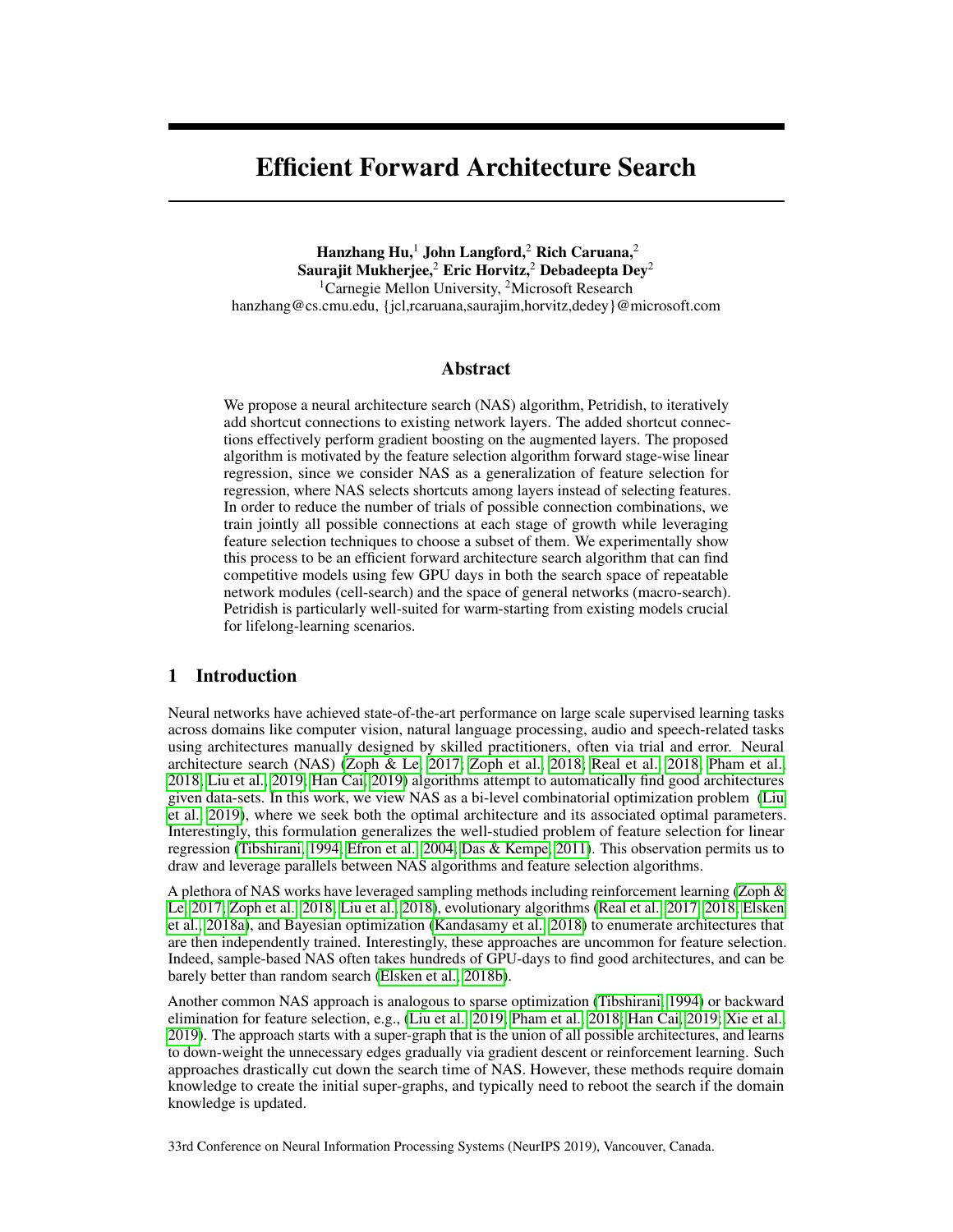In this work, we instead take an approach that is analogous to a forward feature selection algorithm and iteratively grow existing networks. Although forward methods such as Orthogonal Matching Pursuit (Pati et al., 1993) and Least-angle Regression (Efron et al., 2004) are common in feature selection and can often result in performance guarantees, there are only a similar NAS approaches (Liu et al., 2017). Such forward algorithms are attractive, when one wants to *expand existing models* as extra computation becomes viable. Forward methods can utilize such extra computational resources without rebooting the training as in backward methods and sparse optimization. Furthermore, forward methods naturally result in a spectrum of models of various complexities to suitably choose from. Crucially, unlike backward approaches, forward methods do not need to specify a finite search space up front making them more general and easier to use when warm-starting from prior available models and for lifelong learning.

Specifically, inspired by early neural network growth work (Fahlman & Lebiere, 1990), we propose a method (Petridish) of growing networks from small to large, where we opportunistically add shortcut connections in a fashion that is analogous to applying gradient boosting (Friedman, 2002) to the intermediate feature layers. To select from the possible shortcut connections, we also exploit sparsity-inducing regularization (Tibshirani, 1994) during the training of the eligible shortcuts.

We experiment with Petridish for both the cell-search (Zoph et al., 2018), where we seek a shortcut connection pattern and repeat it using a manually designed skeleton network to form an architecture, and the less common but more general macro-search, where shortcut connections can be freely formed. Experimental results show Petridish macro-search to be better than previous macro-search NAS approaches on vision tasks, and brings macro-search performance up to par with cell-search counter to beliefs from other NAS works (Zoph & Le, 2017; Pham et al., 2018) that macro-search is inferior to cell-search. Petridish cell-search also finds models that are more cost-efficient than those from (Liu et al., 2019), while using similar training computation. This indicates that forward selection methods for NAS are effective and useful.

We summarize our contribution as follows.

- We propose a forward neural architecture search algorithm that is analogous to gradient boosting on intermediate layers, allowing models to grow in complexity during training and warm-start from existing architectures and weights.
- On CIFAR10 and PTB, the proposed method finds competitive models in few GPU-days with both cell-search and macro-search.
- The ablation studies of the hyper-parameters highlight the importance of starting conditions to algorithm performance.

# 2 Background and Related Work

Sample-based. Zoph & Le (2017) leveraged policy gradients (Williams, 1992) to learn to sample networks, and established the now-common framework of sampling networks and evaluating them after a few epochs of training. The policy-gradient sampler has been replaced with evolutionary algorithms (Schaffer et al., 1990; Real et al., 2018; Elsken et al., 2018a), Bayesian optimization (Kandasamy et al., 2018), and Monte Carlo tree search (Negrinho & Gordon, 2017). Multiple searchspaces (Elsken et al., 2018b) are also studied under this framework. Zoph et al. (2018) introduce the idea of cell-search, where we learn a connection pattern, called a cell, and stack cells to form networks. Liu et al. (2018) further learn how to stack cells with hierarchical cells. Cai et al. (2018) evolve networks starting from competitive existing models via net-morphism (Wei et al., 2016).

**Weight-sharing.** The sample-based framework of (Zoph  $\&$  Le, 2017) spends most of its training computation in evaluating the sampled networks independently, and can cost hundreds of GPU-days during search. This framework is revolutionized by Pham et al. (2018), who share the weights of the possible networks and train all possible networks jointly. Liu et al. (2019) formalize NAS with weight-sharing as a bi-level optimization (Colson et al., 2007), where the architecture and the model parameters are jointly learned. Xie et al. (2019) leverage policy gradient to update the architecture in order to update the whole bi-level optimization with gradient descent.

Forward NAS. Forward NAS originates from one of the earliest NAS works by Fahlman & Lebiere (1990) termed "Cascade-Correlation", in which, neurons are added to networks iteratively. Each new neuron takes input from existing neurons, and maximizes the correlation between its activation and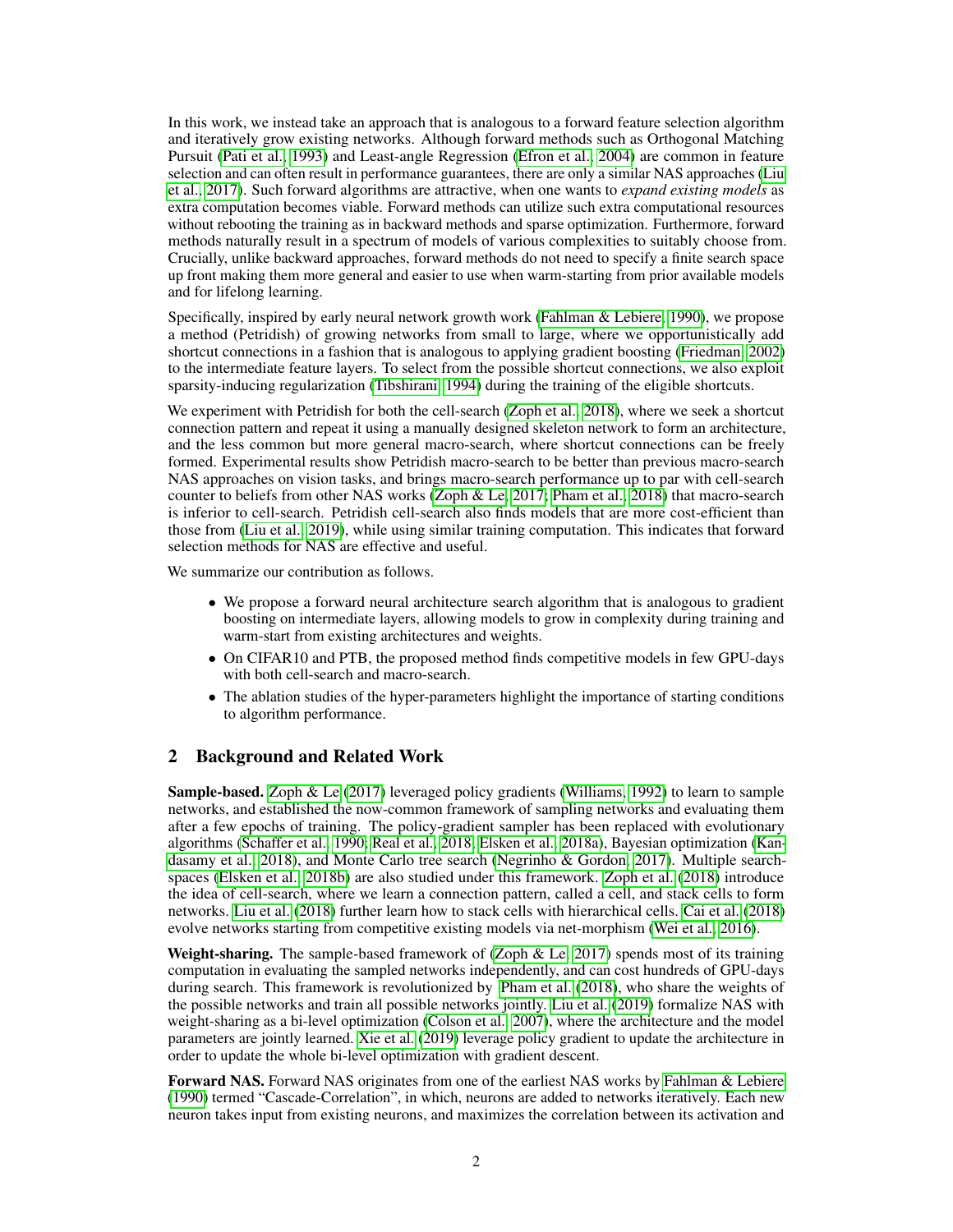the residual in network prediction. Then the new neuron is frozen and is used to improve the final prediction. This idea of iterative growth has been recently studied in (Cortes et al., 2017; Huang et al., 2018) via gradient boosting (Friedman, 2002). While Petridish is similar to gradient boosting, it is applicable to any layer, instead of only the final layer. Furthermore, Petridish initializes weak learners without freezing or affecting the current model, unlike in gradient boosting, which freezes previous models. Elsken et al. (2018a); Cai et al. (2018) have explored forward search via iterative model changes called net-morphisms (Wei et al., 2016), and control the iterative change via reinforcement learning and evolutionary algorithms. Liu et al. (2017) select models by predicting their performances based on those of some sampled models.

### 3 Preliminaries

**Gradient Boosting:** Let  $H$  be a space of weak learners. Each step of gradient boosting seeks a weak learner  $h^* \in H$  that is the most similar to the negative functional gradient,  $-\nabla_{\hat{y}} \mathcal{L}$ , of the loss  $\mathcal L$  with respect to the prediction  $\hat{y}$ . The similarity is measured by their Frobenius inner product.

$$
h^* = \underset{h \in \mathcal{H}}{\arg \min} \langle \nabla_{\hat{y}} \mathcal{L}, h \rangle.
$$
 (1)

Then we update the predictor to be  $\hat{y} \leftarrow \hat{y} + \eta h^*$ , where  $\eta$  is the learning rate.

**NAS Optimization:** Given data sample x with label y from a distribution  $D$ , a neural network architecture  $\alpha$  with parameters w produces a prediction  $\hat{y}(x; \alpha, w)$  and suffers a prediction loss  $\ell(\hat{y}(x; \alpha, w), y)$ . The expected loss is then

$$
\mathcal{L}(\alpha, w) = \mathbb{E}_{x, y \sim \mathcal{D}}[\ell(\hat{y}(x; \alpha, w), y)] \approx \frac{1}{|\mathcal{D}_{\text{train}}|} \sum_{(x, y) \in \mathcal{D}_{\text{train}}} \ell(\hat{y}(x; \alpha, w), y).
$$
 (2)

In practice, the loss L is estimated on the empirical training data  $\mathcal{D}_{\text{train}}$ . Following (Liu et al., 2019), the problem of neural architecture search can be formulated as a bi-level optimization (Colson et al., 2007) of the network architecture  $\alpha$  and the model parameters w under the loss  $\mathcal L$  as follows.

$$
\min_{\alpha} \mathcal{L}(\alpha, w(\alpha)), \quad \text{s.t.} \quad w(\alpha) = \operatorname*{arg\,min}_{w} \mathcal{L}(\alpha, w) \quad \text{and} \quad c(\alpha) \le K,\tag{3}
$$

where  $c(\alpha)$  is the test-time computational cost of the architecture, and K is some constant. Formally, let  $x_1, x_2, ...$  be intermediate layers in a feed-forward network. Then a shortcut from layer  $x_i$  to  $x_j$  $(j > i)$  using operation *op* is represented by  $(x_i, x_j, op)$ , where the operation *op* is a unary operation such as 3x3 conv. We merge multiple shortcuts to the same  $x_j$  with summation, unless specified otherwise using ablation studies. Hence, the architecture  $\alpha$  is a collection of shortcut connections.

Feature Selection Analogy: We note that Eq. 3 generalizes feature selection for linear prediction (Tibshirani, 1994; Pati et al., 1993; Das & Kempe, 2011), where  $\alpha$  selects feature subsets, w is the prediction coefficient, and the loss is expected square error. Hence, we can understand a NAS algorithm by considering its application to feature selection, as discussed in the introduction and related works. This work draws a parallel to the feature selection algorithm Forward-Stagewise Linear Regression (FSLR) (Efron et al., 2004) with small step sizes, which is an approximation to Least-angle Regression (Efron et al., 2004). In FSLR, we iteratively update with small step sizes the weight of the feature that correlates the most with the prediction residual. Viewing candidate features as weak learners, the residuals become the gradient of the square loss with respect to the linear prediction. Hence, FSLR is also understood as gradient boosting (Friedman, 2002).

Cell-search vs. Macro-search: In this work, we consider both cell-search, a popular NAS search space where a network is a predefined sequence of some learned connection patterns (Zoph et al., 2018; Real et al., 2018; Pham et al., 2018; Liu et al., 2019), called cells, and macro-search, a more general NAS where no repeatable patterns are required. For a fair comparison between the two, we set both macro and cell searches to start with the same seed model, which consists of a sequence of simple cells. Both searches also choose from the same set of shortcuts. The only difference is cell-search cells changing uniformly and macro-search cells changing independently.

### 4 Methodology: Efficient Forward Architecture Search (Petridish)

Following gradient boosting strictly would limit the model growth to be only at the prediction layer of the network,  $\hat{y}$ . Instead, this work seeks to jointly expand the expressiveness of the network at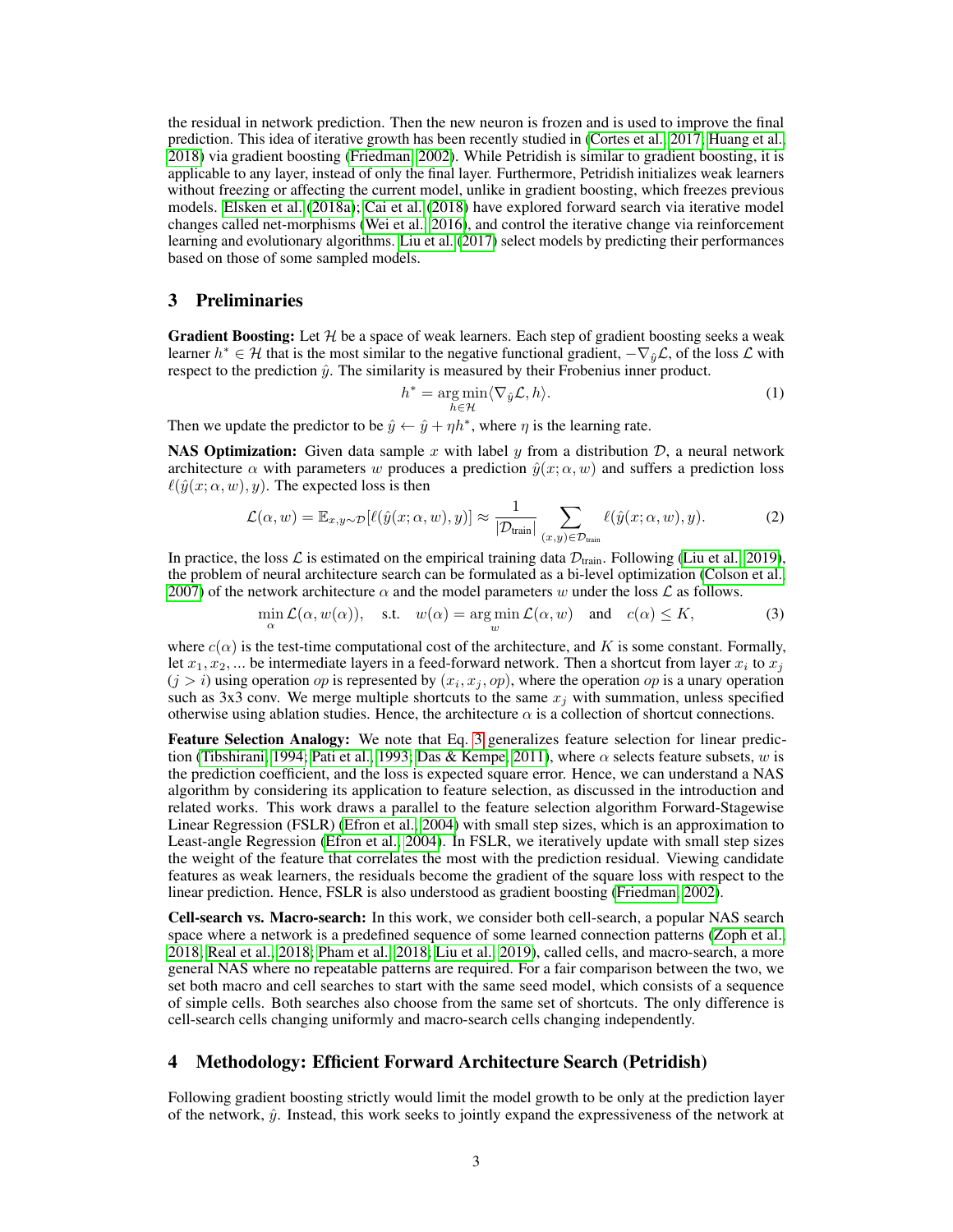Algorithm 1 Petridish.initialize candidates

- 1: **Input:** (1)  $L_x$ , the list of layers in the current model (macro-search) or current cell (cell-search) in topological order; (2) is\_out(x), whether we are to expand at x; (3)  $\lambda$ , hyper parameter for selection shortcut connections.
- 2: **Output**: (1)  $L'_x$ , the modified  $L_x$  with weak learners  $x_c$ ; (2)  $L_c$ , the list of  $x_c$  created; (3)  $\ell_{extra}$ , the additional training loss.
- 3:  $L'_x \leftarrow L_x$ ;  $L_c \leftarrow$  empty list;  $\ell_{extra} \leftarrow 0$
- 4: for  $x_k$  in enumerate( $L_x$ ) do
- 5: if not is\_out( $x_k$ ) then continue end if
- 6: Compute the eligible inputs  $\text{In}(x_k)$ , and index them as  $z_1, ..., z_I$ .
- 7:  $x_c \leftarrow \sum_{i=1}^{I}\sum_{j=1}^{J}\alpha_{i,j}^k$ op $_j(\mathbf{sg}(z_i)).$
- 8: Insert the layer  $x_c$  right before  $x_k$  in  $L'_x$ .
- 9:  $\ell_{extra} \leftarrow \ell_{extra} + \lambda \sum_{i=1}^{I} \sum_{j=1}^{J} |\alpha_{i,j}^{k}|.$
- 10: Append  $x_c$  to  $L_c$ .
- 11: Modify  $x_k$  in  $L'_x$  so that  $x_k \leftarrow x_k + \text{sf}(x_c)$ .
- 12: end for

intermediate layers,  $x_1, x_2, \dots$ . Specifically, we consider adding a weak learner  $h_k \in \mathcal{H}_k$  at each  $x_k$ , where  $\mathcal{H}_k$  (specified next) is the space of weak learners for layer  $x_k$ .  $h_k$  helps reduce the gradient of the loss L with respect to  $x_k$ ,  $\nabla_{x_k} L = \mathbb{E}_{x,y\sim\mathcal{D}}[\nabla_{x_k} \ell(\hat{y}(x;\alpha,w), y)]$ , i.e., we choose  $h_k$  with

$$
h_k = \underset{h \in \mathcal{H}_k}{\arg \min} \langle h, \nabla_{x_k} \mathcal{L}(\alpha, w) \rangle = \underset{h \in \mathcal{H}_k}{\arg \min} \langle h, \mathbb{E}_{x, y \sim \mathcal{D}}[\nabla_{x_k} \ell(\hat{y}(x; \alpha, w), y)] \rangle. \tag{4}
$$

Then we expand the model by adding  $h_k$  to  $x_k$ . In other words, we replace each  $x_k$  with  $x_k + \eta h_k$  in the original network, where  $\eta$  is a scalar variable initialized to 0. The modified model then can be trained with backpropagation. We next specify the weak learner space, and how they are learned.

**Weak Learner Space:** The weak learner space  $\mathcal{H}_k$  for a layer  $x_k$  is formally

$$
\mathcal{H}_k = \{ \mathsf{op}_{\sf merge}(\mathsf{op}_1(z_1),...,\mathsf{op}_{I_{\sf max}}(z_{I_{\sf max}})) : z_1,...,z_{I_{\sf max}} \in \mathtt{In}(x_k),\mathtt{op}_1,...,\mathtt{op}_{I_{\sf max}} \in \mathtt{Op} \}, \quad (5)
$$

where Op is the set of eligible unary operations,  $\text{In}(x_k)$  is the set of allowed input layers,  $I_{\text{max}}$  is the number of shortcuts to merge together in a weak learner, and op<sub>merge</sub> is a merge operation to combine the shortcuts into a tensor of the same shape as  $x_k$ . On vision tasks, following (Liu et al., 2019), we set Op to contain separable conv 3x3 and 5x5, dilated conv 3x3 and 5x5, max and average pooling 3x3, and identity. The separable conv is applied twice as per (Liu et al., 2019). Following (Zoph et al., 2018; Liu et al., 2019), we set  $\text{In}(x_k)$  to be layers that are topologically earlier than  $x_k$ , and are either in the same cell as  $x_k$  or the outputs of the previous two cells. We choose  $I_{\text{max}} = 3$  through an ablation study from amongst 2, 3 or 4 in Sec. B.5, and we set  $op<sub>merge</sub>$  to be a concatenation followed by a projection with conv 1x1 through an ablation study in Sec. B.3 against weighted sum.

Weak Learning with Weight Sharing: In gradient boosting, one typically optimizes Eq. 4 by minimizing  $\langle h, \nabla_{x_k} \mathcal{L} \rangle$  for multiple h, and selecting the best h afterwards. However, as there are  $\binom{IJ}{I_{\text{max}}}$  possible weak learners in the space of Eq. 5, where  $I = |\text{In}(x_k)|$  and  $J = |\text{Op}|$ , it may be costly to enumerate all possibilities. Inspired by the parameter sharing works in NAS (Pham et al., 2018; Liu et al., 2019) and model compression in neural networks (Huang et al., 2017a), we propose to jointly train the union of all weak learners, while learning to select the shortcut connections. This process also only costs a constant factor more than training one weak learner. Specifically, we fit the following joint weak learner  $x_c$  for a layer  $x_k$  in order to minimize  $\langle x_c, \nabla_{x_k} \mathcal{L} \rangle$ :

$$
x_c = \sum_{i=1}^{I} \sum_{j=1}^{J} \alpha_{i,j} \operatorname{op}_j(z_i), \tag{6}
$$

where  $op_i \in Op$  and  $z_i \in In(x_k)$  enumerate all possible operations and inputs, and  $\alpha_{i,j} \in \mathbb{R}$ is the weight of the shortcut op<sub>j</sub> $(z_i)$ . Each op<sub>j</sub> $(z_i)$  is normalized with batch-normalization to have approximately zero mean and unit variance in expectation, so  $\alpha_{i,j}$  reflects the importance of the operation. To select the most important operations, we minimize  $\langle x_c, \nabla_{x_k} \mathcal{L} \rangle$  with an L1-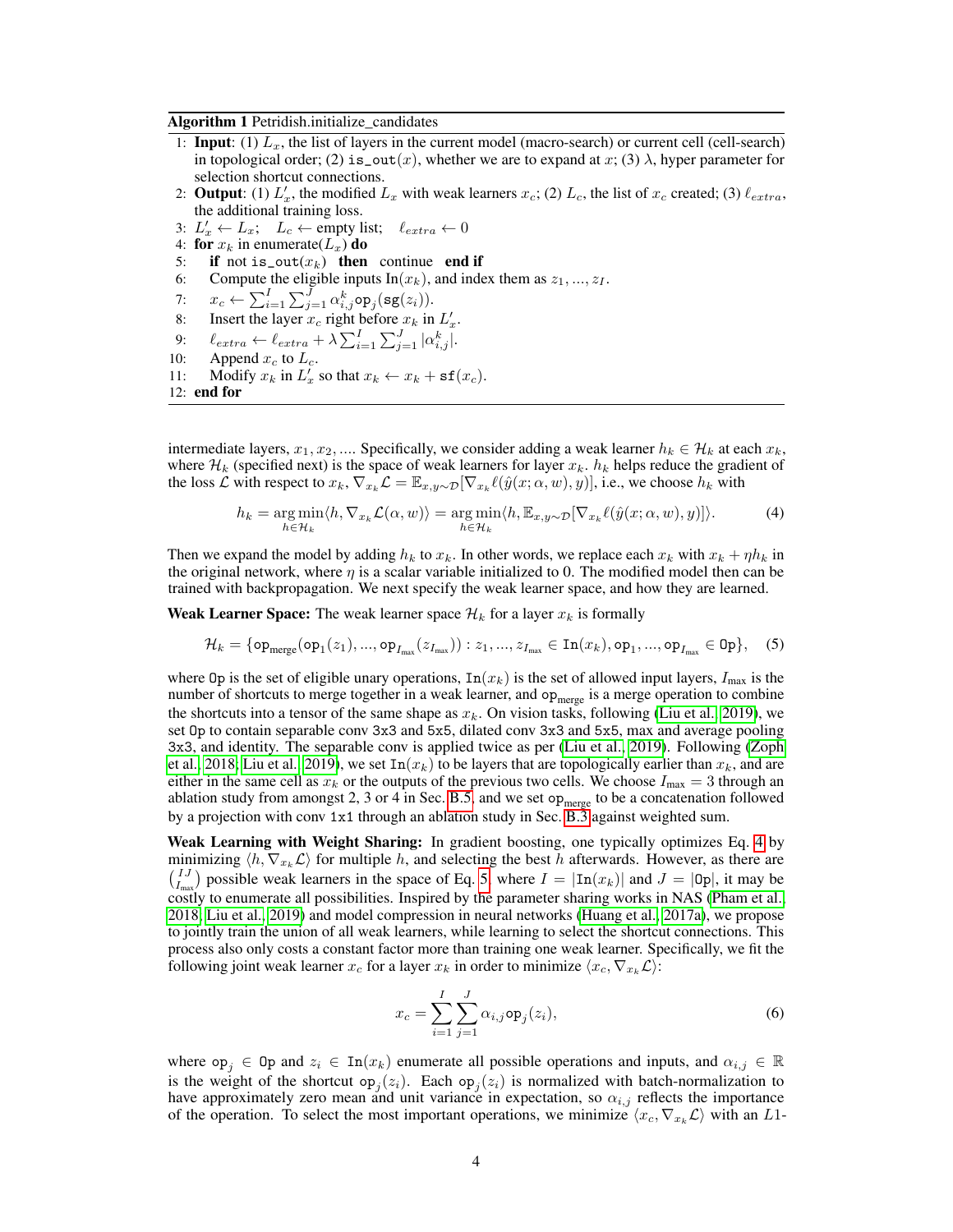

Figure 1: (a) Blue boxes are in the parent model, and red boxes are for weak learning. Operations are joined together in a weighted sum to form  $x_c$ , in order to match  $-\nabla_{x_k} \mathcal{L}$ . (b) The top  $I_{\text{max}}$  operations are selected and merged with a concatenation, followed by a projection.

Algorithm 2 Petridish.finalize candidates

- 1: **Inputs**: (1)  $L'_x$ , the list of layers of the model in topological order; (2)  $L_c$ , list of selection modules in  $L'_x$ ; (3)  $\alpha_{i,j}^k$ , the learned operation weights of  $x_c$  for layer  $x_k$ .
- 2: **Output**: A modified  $\tilde{L}'_x$ , which is to be trained with backpropagation for a few epochs.
- 3: for  $x_c$  in  $L_c$  do
- 4: Let  $A = \{ \alpha_{i,j}^k : i = 1, ..., I, j = 1, ..., J \}$  be the weights of operations in  $x_c$ .
- 5: Sort  $\{|\alpha| : \alpha \in A\}$ , and let  $op_1, ..., op_{I_{max}}$  be operations with the largest associated  $|\alpha|$ .
- 6: Replace  $x_c$  with  $\text{proj}(\text{concat}(op_1, ..., op_{I_{max}}))$  in  $L'_x$ .  $\text{proj}$  is to the same shape as  $x_k$ .
- 7: end for
- 8: Remove all  $sg(\cdot)$ . Replace each  $sf(x)$  with a  $\eta x$ , where  $\eta$  is a scalar variable initialized to 0.

regularization on the weight vector  $\vec{\alpha}$ , i.e.,

$$
\lambda \|\vec{\alpha}\|_1 = \lambda \sum_{i=1}^{I} \sum_{j=1}^{J} |\alpha_{i,j}|,\tag{7}
$$

where  $\lambda$  is a hyper-parameter which we choose in the appendix B.6. L1-regularization, known as Lasso (Tibshirani, 1994), induces sparsity in the parameter and is widely used for feature selection.

Weak Learning Implementation: A naïve implementation of joint weak learning needs to compute  $\nabla_{x_k} \mathcal{L}$  and freeze the existing model during weak learner training. Here we provide a modification to avoid these two costly requirements. Algorithm 1 describes the proposed implementation and Fig. 1a illustrates the weak learning computation graph. We leverage a custom operation called stop-gradient, sg, which has the property that for any x, sg(x) = x and  $\nabla_x$ sg(x) = 0. Similarly, we define the complimentary operation stop-forward,  $sf(x) = x - sg(x)$ , i.e.,  $sf(x) = 0$  and  $\nabla_x$ sf(x) = Id, the identity function. Specifically, on line 7, we apply sg to inputs of weak learners, so that  $x_c = \sum_{i=1}^{I} \sum_{j=1}^{J} \alpha_{i,j} \circ p_j(\text{sg}(z_i))$  does not affect the gradient of the existing model. Next, on line 11, we replace the layer  $x_k$  with  $x_k + sf(x_c)$ , so that the prediction of the model is unaffected by weak learning. Finally, the gradient of the loss with respect to any weak learner parameter  $\theta$  is:

$$
\nabla_{\theta} \mathcal{L} = \nabla_{x_k + \mathbf{sf}(x_c)} \mathcal{L} \nabla_{x_c} \mathbf{sf}(x_c) \nabla_{\theta} x_c = \nabla_{x_k} \mathcal{L} \nabla_{\theta} x_c = \nabla_{\theta} \langle \nabla_{x_k} \mathcal{L}, x_c \rangle.
$$
 (8)

This means that sf and sg not only prevent the weak learning from affecting the training of existing model, but also enable us to minimize  $\langle \nabla_{x_k} \mathcal{L}, x_c \rangle$  via backpropagation on the whole network. Thus, we no longer need explicitly compute  $\nabla_{x_k} \mathcal{L}$  nor freeze the existing model weights during weak learning. Furthermore, since weak learners of different layers do not interact during weak learning, we grow the network at all  $x_k$  that are ends of cells at the same time.

Finalize Weak Learners: In Algorithm 2 and Fig. 1b, we finalize the weak learners. We select in each  $x_c$  the top  $I_{\text{max}}$  shortcuts according to the absolute value of  $\alpha_{i,j}$ , and merge them with a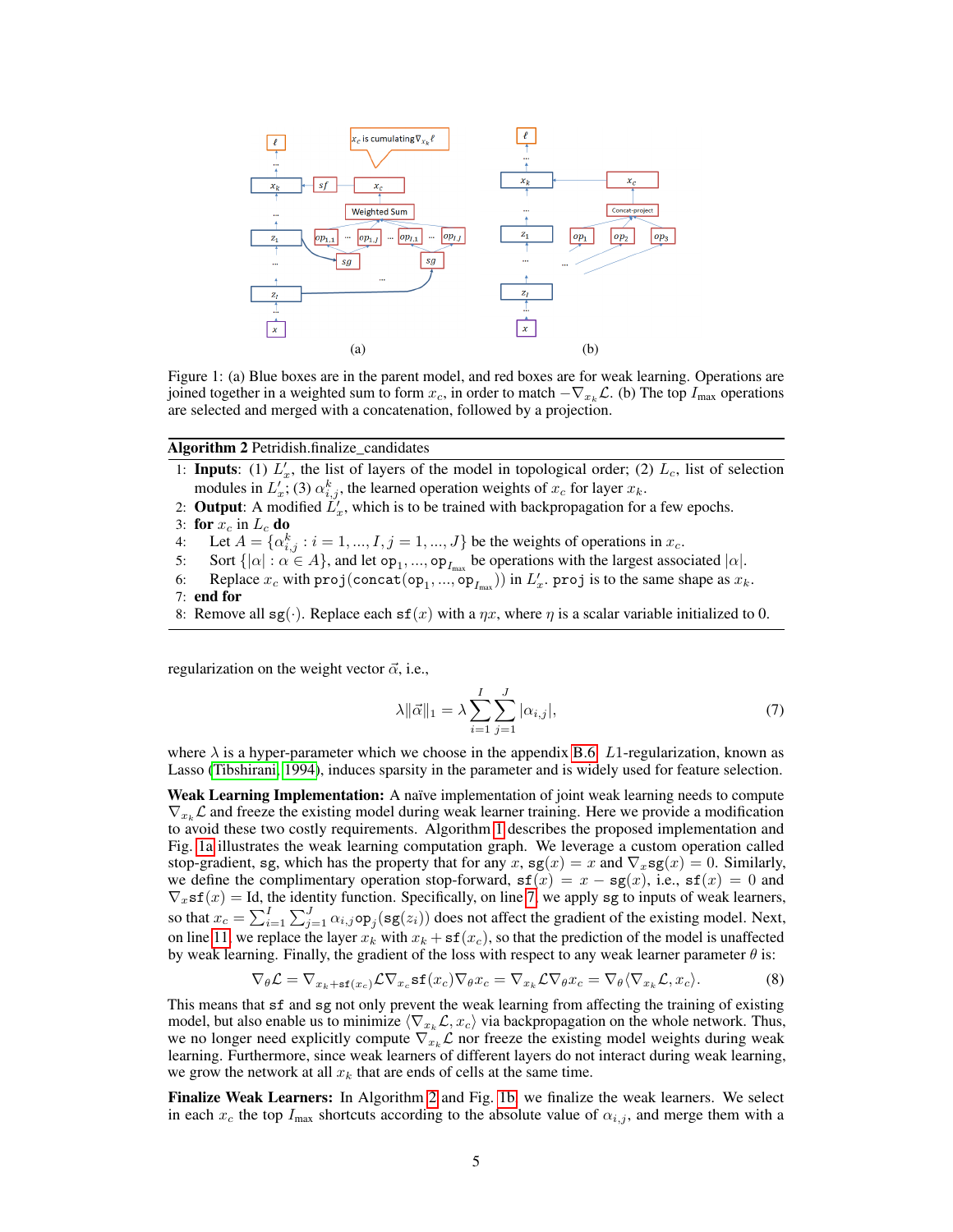concatenation followed by a projection to the shape of  $x_k$ . We note that the weighted sum during weak learning is a special case of concatenation-projection, and we use an ablation study in appendix B.3 to validate this replacement. We also note that most NAS works (Zoph et al., 2018; Real et al., 2018; Pham et al., 2018; Liu et al., 2019; Xie et al., 2019; Han Cai, 2019) have similar set-ups of concatenating intermediate layers in cells and projecting the results. We train the finalized models for a few epochs, warm-starting from the parameters in weak learning.

Remarks: A key design concept of Petridish is amortization, where we require the computational costs of weak learning and model training to be a constant factor of each other. We further design Petridish to do both at the same time. Following these principles, it only costs a constant factor of additional computation to augment models with Petridish while training the model concurrently.

We also note that since Petridish only grows models, noise in weak learning and model training can result in sub-optimal short-cut selections. To mitigate this potential problem and to reduce the search variance, we utilize multiple parallel workers of Petridish, each of which can warm-start from intermediate models of each other. We defer this implementation detail to the appendix.

# 5 Experiments

We report the search results on CIFAR-10 (Krizhevsky, 2009) and the transfer result on ImageNet (Russakovsky et al., 2015). Ablation studies for choosing the hyper parameters are deferred to appendix B, which also demonstrates the importance of blocking the influence of weak learners to the existing models during weak learning via sf and sg. We also search on Penn Tree Bank (Marcus et al., 1993), and show that it is not an interesting data-set for evaluating NAS algorithms.

### 5.1 Search Results on CIFAR10

Set-up: Following (Zoph et al., 2018; Liu et al., 2019), we search on a shallow and slim networks, which have  $N = 3$  normal cells in each of the three feature map resolution, one transition cell between each pair of adjacent resolutions, and  $F = 16$  initial filter size. Then we scale up the found model to have  $N = 6$  and  $F = 32$  for a final training from scratch. During search, we use the last 5000 training images as a validation set. The starting seed model is a modified ResNet (He et al., 2016), where the output of a cell is the sum of the input and the result of applying two 3x3 separable conv to the input. This is one of the simplest seeds in the search space popularized by (Zoph et al., 2018; Pham et al., 2018; Liu et al., 2019). The seed model is trained for 200 epochs, with a batch size of 32 and a learning rate that decays from 0.025 to 0 in cosine decay (Loshchilov & Hutter, 2017). We apply drop-path (Larsson et al., 2017) with probability 0.6 and the standard CIFAR-10 cut-out (DeVries & Taylor, 2017). Weak learner selection and finalization are trained for 80 epochs each, using the same parameters. The final model training is from scratch for 600 epochs on all training images with the same parameters.

Search Results: Table 1 depicts the test-errors, model parameters, and search computation of the proposed methods along with many state-of-the-art methods. We mainly compare against models of fewer than 3.5M parameters, since these models can be easily transferred to ILSVRC (Russakovsky et al., 2015) mobile setting via a standard procedure (Zoph et al., 2018). The final training of Petridish models is repeated five times. Petridish cell search finds a model with 2.87±0.13% error rate with 2.5M parameters, in 5 GPU-days using GTX 1080. Increasing filters to  $F = 37$ , the model has  $2.75\pm0.21\%$  error rate with 3.2M parameters. This is one of the better models among models that have fewer than 3.5M parameters, and is in particular better than DARTS (Liu et al., 2019).

Petridish macro search finds a model that achieves  $2.85 \pm 0.12\%$  error rate using 2.2M parameters in the same search computation. This is significantly better than previous macro search results, and showcases that macro search can find cost-effective architectures that are previously only found through cell search. This is important, because the NAS literature has been moving away from macro architecture search, as early works (Zoph et al., 2018; Pham et al., 2018; Real et al., 2018) have shown that cell search results tend to be superior to those from macro search. However, this result may be explained by the superior initial models of cell search: the initial model of Petridish is one of the simplest models that any of the listed cell search methods proposes and evaluates, and it already achieves 4.6% error rate using only 0.4M parameters, a result already on-par or better than any other macro search result.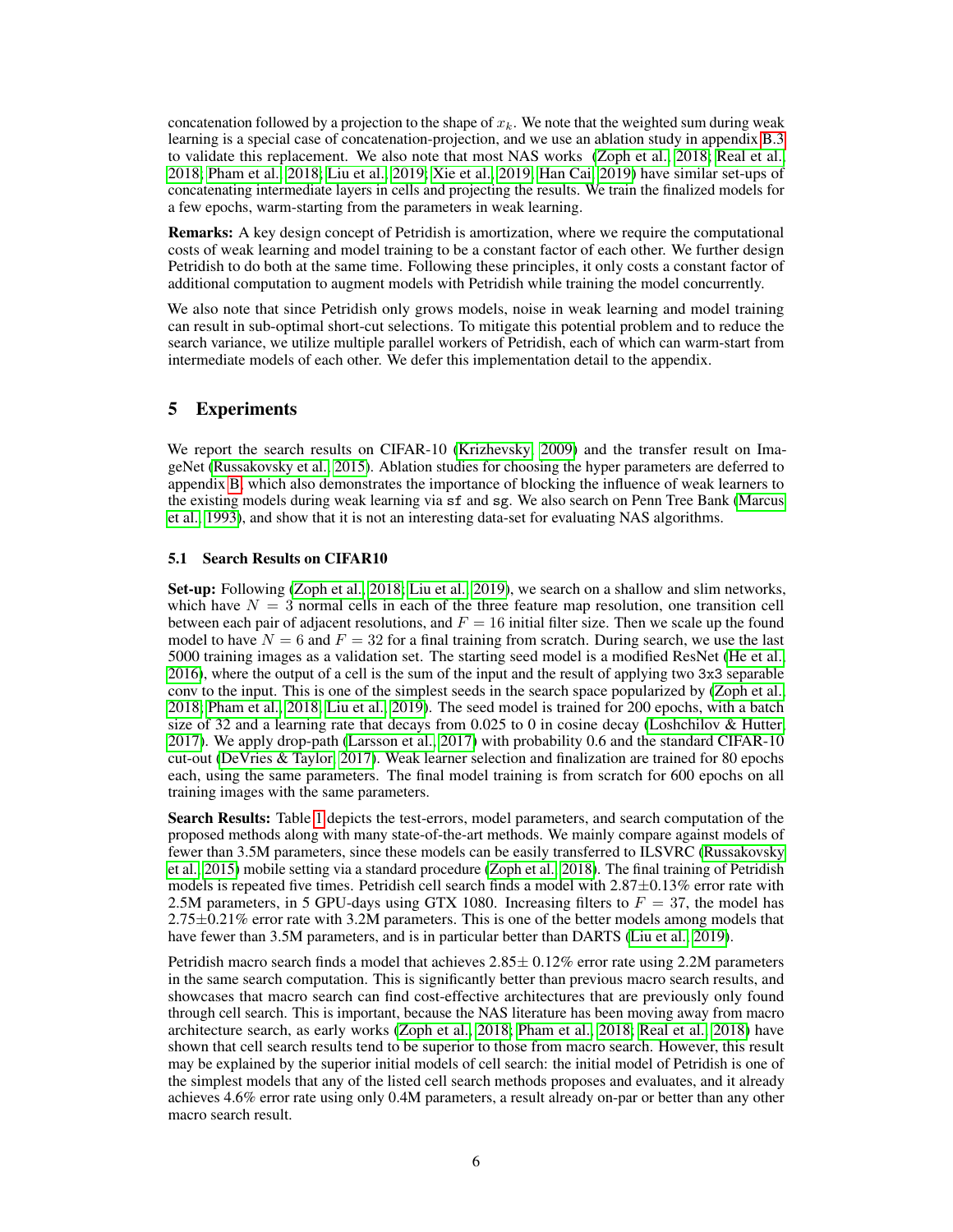Table 1: Comparison against state-of-the-art recognition results on CIFAR-10. Results marked with † are not trained with cutout. The first block represents approaches for macro-search. The second block represents approaches for cell-search. We report Petridish results in the format of "best | mean  $\pm$  standard deviation" among five repetitions of the final training.

| <b>Method</b>                                  | # params         | <b>Search</b>  | <b>Test Error</b>         |
|------------------------------------------------|------------------|----------------|---------------------------|
|                                                | (mil.)           | (GPU-Days)     | $(\%)$                    |
| Zoph & Le $(2017)^{\dagger}$                   | 7.1              | $1680+$        | 4.47                      |
| Zoph & Le $(2017)$ + more filters <sup>†</sup> | 37.4             | $1680+$        | 3.65                      |
| Real et al. $(2017)^{\dagger}$                 | 5.4              | 2500           | 5.4                       |
| ENAS macro (Pham et al., $2018$ ) <sup>†</sup> | 21.3             | 0.32           | 4.23                      |
| ENAS macro + more filters <sup>†</sup>         | 38               | 0.32           | 3.87                      |
| Lemonade I (Elsken et al., 2018a)              | 8.9              | 56             | 3.37                      |
| Petridish initial model ( $N = 6, F = 32$ )    | 0.4              |                | 4.6                       |
| Petridish initial model ( $N = 12, F = 64$ )   | 3.1              |                | $3.06 \pm 0.12$           |
| Petridish macro                                | 2.2              | 5              | $2.83 \mid 2.85 \pm 0.12$ |
| NasNet-A (Zoph et al., 2018)                   | $\overline{3.3}$ | 1800           | 2.65                      |
| AmoebaNet-B (Real et al., 2018)                | 2.8              | 3150           | $2.55 \pm 0.05$           |
| PNAS (Liu et al., $2017$ ) <sup>†</sup>        | 3.2              | 225            | $3.41 \pm 0.09$           |
| ENAS cell (Pham et al., 2018)                  | 4.6              | 0.45           | 2.89                      |
| Lemonade II (Elsken et al., 2018a)             | 3.98             | 56             | 3.50                      |
| DARTS (Liu et al., 2019)                       | 3.4              | $\overline{4}$ | $2.76 \pm 0.09$           |
| SNAS (Xie et al., 2019)                        | 2.8              | 1.5            | $2.85 \pm 0.02$           |
| Luo et al. $(2018)^{\dagger}$                  | 3.3              | 0.4            | 3.53                      |
| PARSEC (Casale et al., 2019)                   | 3.7              | 1              | $2.81 \pm 0.03$           |
| DARTS random (Liu et al., 2019)                | 3.1              |                | $3.29 \pm 0.15$           |
| 16 Random Models in Petridish space            | $2.27 \pm 0.15$  |                | $3.32 \pm 0.15$           |
| Petridish cell w/o feature selection           | $2.50 \pm 0.28$  |                | $3.26 \pm 0.10$           |
| Petridish cell                                 | 2.5              | 5              | $2.87 \pm 0.13$<br>2.61   |
| Petridish cell more filters (F=37)             | 3.2              | 5              | $2.75 \pm 0.21$<br>2.51   |

Table 2: The performance of the best CIFAR model transferred to ILSVRC. Variance is from multiple training of the same model from scratch. † These searches start from PyramidNet(Han et al., 2017).

| Method                                     | $#$ params | # multi-add | <b>Search</b> | top-1 Test Error          |
|--------------------------------------------|------------|-------------|---------------|---------------------------|
|                                            | (mil.)     | (mil.)      | (GPU-Days)    | $(\%)$                    |
| Inception-v1 (Szegedy et al., 2015)        | 6.6        | 1448        |               | 30.2                      |
| MobileNetV2 (Sandler et al., 2018)         | 6.9        | 585         |               | 28.0                      |
| NASNet-A (Zoph et al., 2017)               | 5.3        | 564         | 1800          | 26.0                      |
| AmoebaNet-A (Real et al., 2018)            | 5.1        | 555         | 3150          | 25.5                      |
| PNAS (Liu et al., 2017a)                   | 5.1        | 588         | 225           | 25.8                      |
| DARTS (Liu et al., 2019)                   | 4.9        | 595         | 4             | 26.9                      |
| SNAS (Xie et al., 2019)                    | 4.3        | 522         | 1.6           | 27.3                      |
| Proxyless (Han Cai, 2019) <sup>†</sup>     | 7.1        | 465         | 8.3           | 24.9                      |
| Path-level (Cai et al., 2018) <sup>†</sup> |            | 588         | 8.3           | 25.5                      |
| PARSEC (Casale et al., 2019)               | 5.6        |             |               | 26.0                      |
| <b>Petridish macro</b> $(N=6, F=44)$       | 4.3        | 511         | 5             | $28.5 \mid 28.7 \pm 0.15$ |
| Petridish cell $(N=6, F=44)$               | 4.8        | 598         |               | $26.3 \pm 0.20$<br>26.0   |

We also run multiple instances of Petridish cell-search, and Table 3 reports performance of the best model of each search run. We observe that the models from the separate runs have similar performances. On average, the search time is 10.5 GPU-days and the model takes 2.8M parameters to achieve 2.88% average mean error rate. In addition, we experiment with replacing feature selection with random choice and leaving all other parts intact, i.e., we keep initialization and finalization of weak learners with parallel workers. The average of mean error rate of the final-trained models is  $3.26 \pm 0.04\%$ , close to random models, shown near the bottom of Table 1.

Transfer to ImageNet: We focus on the mobile setting for the model transfer results on ILSVRC (Russakovsky et al., 2015), which means we limit the number of multi-add per image to be within 600M. We transfer the final models on CIFAR-10 to ILSVRC by adding an initial 3x3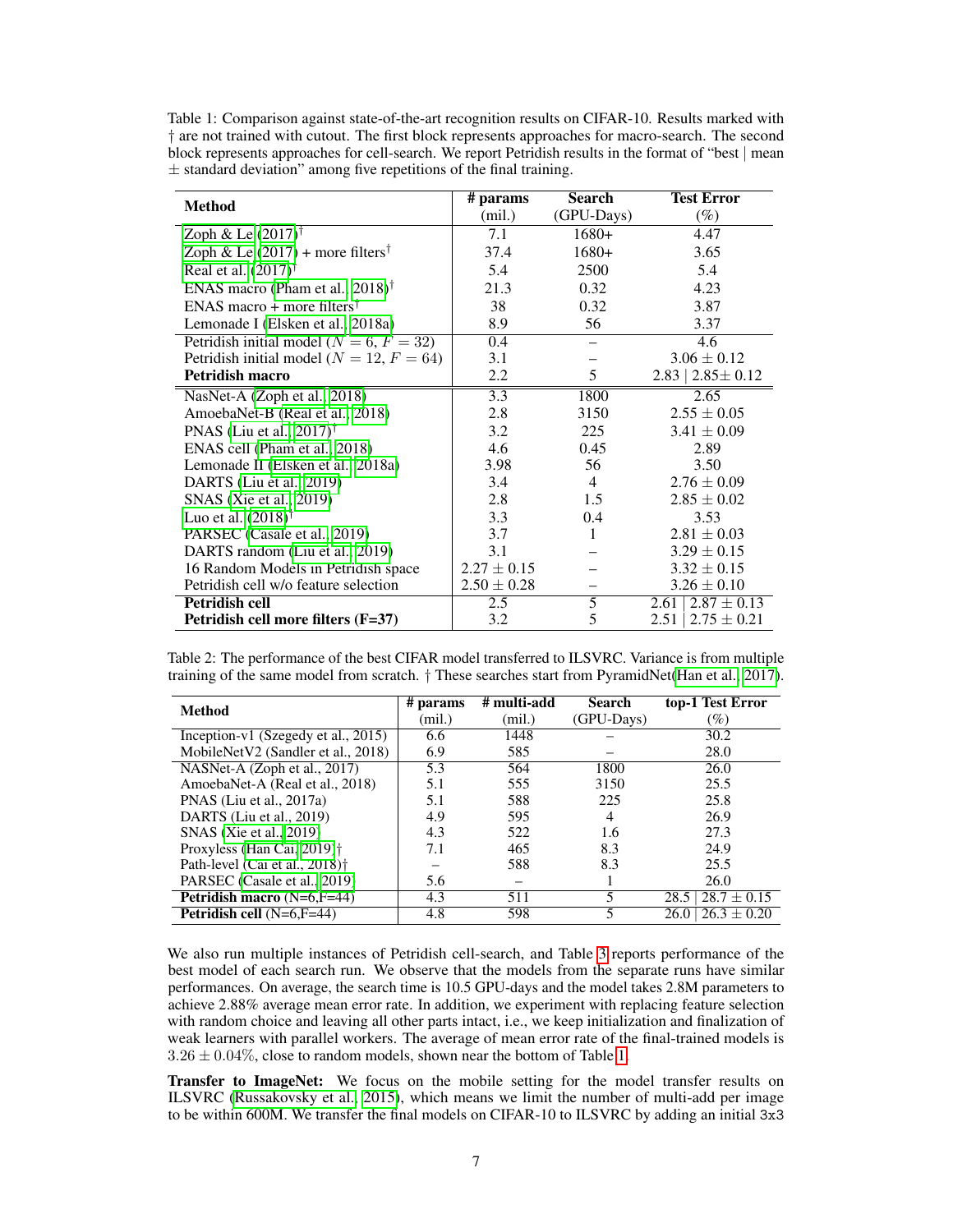| multiple instances of Petridish cell-search. |            |               |                   |  |  |
|----------------------------------------------|------------|---------------|-------------------|--|--|
|                                              | $#$ params | <b>Search</b> | <b>Test Error</b> |  |  |
|                                              | (mil.)     | (GPU-Days)    | (%)               |  |  |
|                                              | 3.32       | 7.5           | $2.80 \pm 0.10$   |  |  |
|                                              | 2.5        | 5             | $2.87 \pm 0.13$   |  |  |
|                                              | 2.2.       | 12            | $2.88 \pm 0.15$   |  |  |
|                                              | 2.61       | 18            | $2.90 \pm 0.12$   |  |  |
|                                              | 3.38       | 10            | $2.95 \pm 0.09$   |  |  |



Figure 2: Petridish naturally find a collection of models of different complexity and accuracy. Models outside of the lower convex hull are removed for clarity.

conv of stride of 2, followed by two transition cells, to down-sample the 224x224 input images to  $28x28$  with F filters. In macro-search, where no transition cells are specifically learned, we again use the the modified ResNet cells from the initial seed model as the replacement. After this initial down-sampling, the architecture is the same as in CIFAR-10 final models. Following (Liu et al., 2019), we train these models for 250 epochs with batch size 128, weight decay  $3 * 10^{-5}$ , and initial SGD learning rate of 0.1 (decayed by a factor of 0.97 per epoch).

Table 2 depicts performance of the transferred models. The Petridish cell-search model achieves  $26.3\pm0.2\%$  error rate using 4.8M parameters and 598M multiply-adds, which is on par with stateof-the-art results listed in the second block of Table 2. By utilizing feature selection techniques to evaluate multiple model expansions at the same time, Petridish is able to find models faster by one or two orders of magnitude than early methods that train models independently, such as NASNet (Zoph et al., 2018), AmoebaNet (Real et al., 2018), and PNAS (Liu et al., 2017). In comparison to supergraph methods such as DARTS (Liu et al., 2019), Petridish cell-search takes similar search time to find a more accurate model.

The Petridish macro-search model achieves  $28.7\pm0.15\%$  error rate using 4.3M parameters and 511M multiply-adds, a comparable result to the human-designed models in the first block of Table 2. Though this is one of the first successful transfers of macro-search result on CIFAR to ImageNet, the relative performance gap between cell-search and macro-search widens after the transfer. This may be because the default transition cell is not adequate for transfer to more complex data-sets. As Petridish gradually expands existing models, we naturally receive a gallery of models of various computational costs and accuracy. Figure 2 showcases the found models.

### 5.2 Search Results on Penn Treebank

Petridish when used to grow the cell of a recurrent neural network achieves a best test perplexity of 55.85 and average test perplexity of  $56.39 \pm 0.38$  across 8 search runs with different random seeds on PTB. This is competitive with the best search result of (Li & Talwalkar, 2019) of 55.5 via random search with weight sharing. In spite of good performance we don't put much significance on this particular language-modeling task with this data set because no NAS algorithm appears to perform better than random search (Li & Talwalkar, 2019), as detailed in appendix C.

# 6 Conclusion

We formulate NAS as a bi-level optimization problem, which generalizes feature selection for linear regression. We propose an efficient forward selection algorithm that applies gradient boosting to intermediate layers, and generalizes the feature selection algorithm LARS (Efron et al., 2004). We also speed weak learning via weight sharing, training the union of weak learners and selecting a subet from the union via L1-regularization. We demonstrate experimentally that forward model growth can find accurate models in a few GPU-days via cell and macro searches.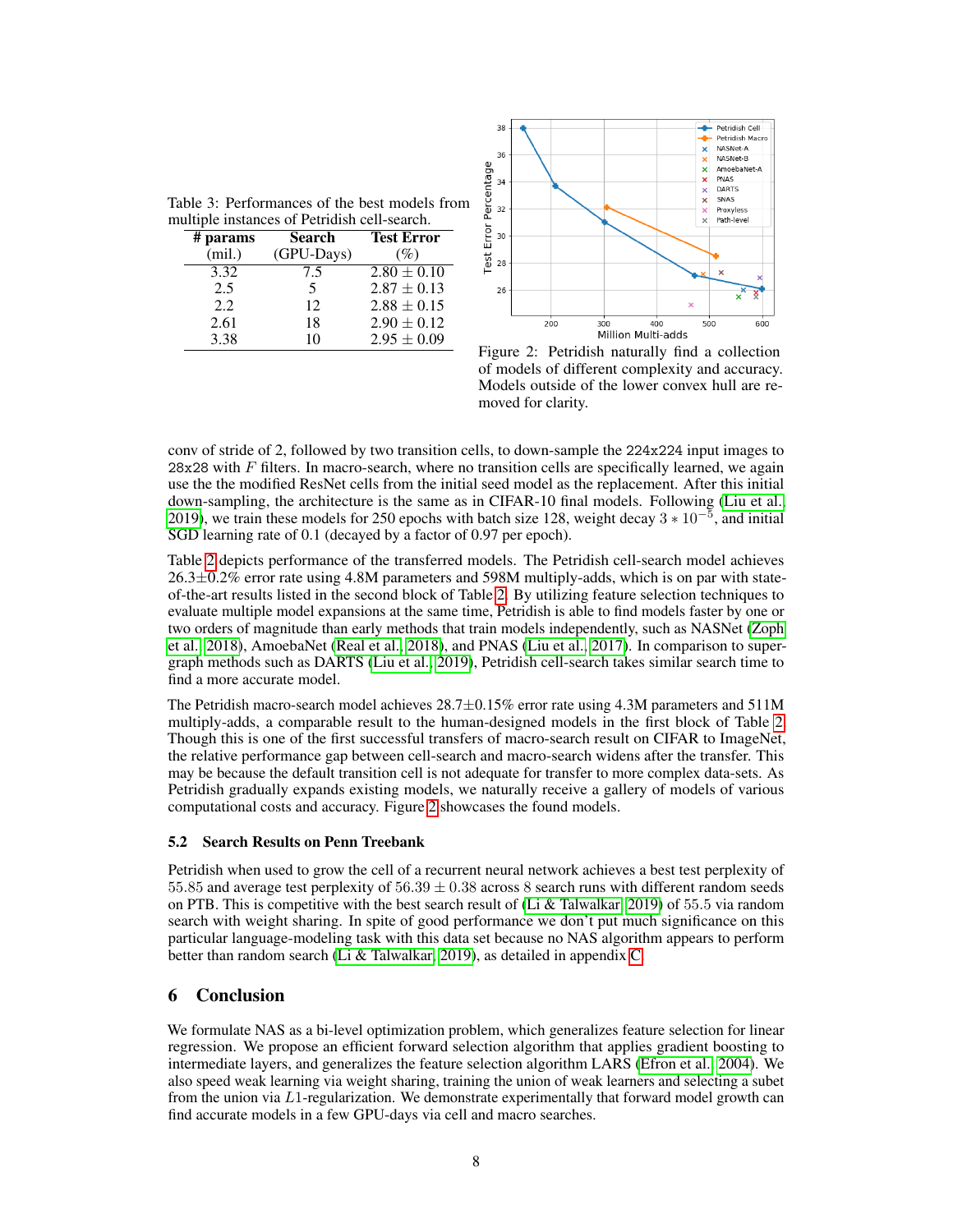### Acknowledgements

We thank J. Andrew Bagnell and Martial Hebert for their support and helpful discussions.

#### References

- Cai, Han, Yang, Jiacheng, Zhang, Weinan, Han, Song, and Yu, Yong. Path-level network transformation for efficient architecture search. In *ICML*, 2018.
- Casale, Francesco Paolo, Gordon, Jonathan, and Fusi, Nicolo. Probabilistic neural architecture search. In *arxiv.org/abs/1902.05116*, 2019.
- Colson, Benoît, Marcotte, Patrice, and Savard, Gilles. An overview of bilevel optimization. In *Annals of operations research*, 2007.
- Cortes, Corinna, Gonzalvo, Xavier, Kuznetsov, Vitaly, Mohri, Mehryar, and Yang, Scott. Adanet: Adaptive structural learning of artificial neural networks. In *ICML*, 2017.
- Das, A. and Kempe, D. Submodular meets spectral: Greedy algorithms for subset selection, sparse approximation and dictionary selection. In *ICML*, 2011.
- DeVries, Terrance and Taylor, Graham. Improved regularization of convolutional neural networks with cutout. *CoRR*, abs/1708.04552, 2017.
- Efron, Bradley, Hastie, Trevor, Johnstone, Iain, and Tibshirani, Robert. Least angle regression. *Annals of Statistics*, 32:407–499, 2004.
- Elsken, Thomas, Metzen, Jan Hendrik, and Hutter, Frank. Efficient multi-objective neural architecture search via lamarckian evolution. 2018a.
- Elsken, Thomas, Metzen, Jan Hendrik, and Hutter, Frank. Neural architecture search: A survey. *CoRR*, abs/1808.05377, 2018b.
- Fahlman, Scott E. and Lebiere, Christian. The cascade-correlation learning architecture. In *NIPS*, 1990.
- Friedman, J.H. Stochastic gradient boosting. *Computational Statistics and Data Analysis*, 2002.
- Han, Dongyoon, Kim, Jiwhan, and Kim, Junmo. Deep pyramidal residual networks. In *CVPR*, 2017.
- Han Cai, Ligeng Zhu, Song Han. Proxylessnas: Direct neural architecture search on target task and hardware. In *ICLR*, 2019.
- He, K., Zhang, X., Ren, S., and Sun, J. Deep residual learning for image recognition. In *CVPR*, 2016.
- Huang, Furong, Ash, Jordan, Langford, John, and Schapire, Robert. Learning deep resnet blocks sequentially using boosting theory. In *ICML*, 2018.
- Huang, G., Liu, S., van der Maaten, L., and Weinberger, K. Condensenet: An efficient densenet using learned group convolutions. *arXiv preprint arXiv:1711.09224*, 2017a.
- Huang, Gao, Liu, Zhuang, van der Maaten, Laurens, and Weinberger, Kilian Q. Densely connected convolutional networks. In *CVPR*, 2017b.
- Kandasamy, Kirthevasan, Neiswanger, Willie, Schneider, Jeff, Poczos, Barnabas, and Xing, Eric. Neural architecture search with bayesian optimisation and optimal transport. In *NIPS*, 2018.
- Krizhevsky, Alex. Learning multiple layers of features from tiny images. Technical report, 2009.
- Larsson, Gustav, Maire, Michael, and Shakhnarovich, Gregory. Fractalnet: Ultra-deep neural networks without residuals. In *ICLR*, 2017.
- Li, Liam and Talwalkar, Ameet. Random search and reproducibility for neural architecture search. *CoRR*, abs/1902.07638, 2019. URL <http://arxiv.org/abs/1902.07638>.